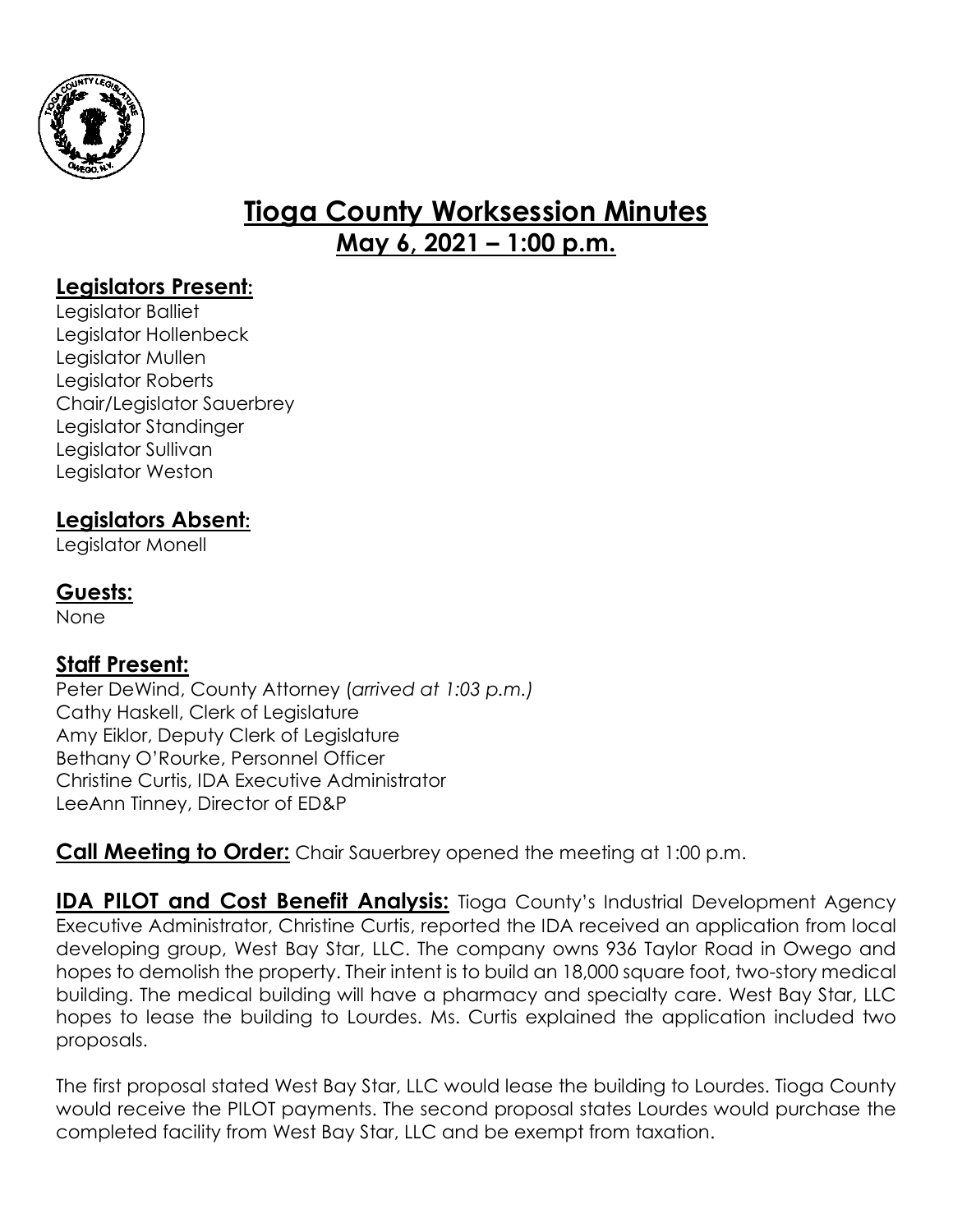Ms. Curtis reported West Bay Star LLC's total protected investment is \$5.7 million. The property is currently assessed at \$176,300. The final assessed value is estimated to be \$1.428 million. Ms. Curtis reported 50 temporary construction positions would be created with an estimated payroll of \$2.5 million. Lourdes will retain its current staff of 23.5 and create an additional 12.5 positions. Ms. Curtis explained based on the information from the application, sales tax exemption is estimated at \$88,000 and mortgage tax exemption is \$32,525. West Bay Star, LLC originally asked for a PILOT and IDA counter offered a more aggressive payment schedule.

Legislator Roberts inquired if Lourdes will ever have to pay taxes. Ms. Curtis replied that if Lourdes purchased the facility, they would always be tax exempt. If Lourdes leases the property, they will be taxed once the PILOT has expired. Ms. Curtis reported Tioga County would gain more financially from the PILOT payments than the current property tax payments.

Legislator Sullivan asked when a decision will be made on the proposals. Ms. Curtis responded if the PILOT program would not be profitable enough for West Bay Star, LLC they will just sell the property to Lourdes.

Legislator Mullen stated Tioga County could be left out of the equation all together if West Bay Star, LLC decided to sell to Lourdes without IDA's assistance or buy property elsewhere.

Ms. Curtis reported negotiations are still ongoing. She expects negotiations to conclude next week and will provide the Legislature with more information afterwards. Ms. Curtis will present at the May 20, 2021 Legislative Worksession.

**Approval of Worksession Minutes**: On motion of Legislator Hollenbeck, seconded by Legislator Mullen and unanimously carried, the April 22, 2021 Legislative Worksession minutes were approved.

**Action Items:** Currently, there are no action items.

**Legislative Support:** Legislative Clerk Haskell asked for approval of the April 8, 2021 Legislative Support committee minutes. On motion of Legislator Hollenbeck, seconded by Legislator Mullen and unanimously carried, the minutes were approved.

Ms. Haskell went over the Legislative Support Agenda and reported the following:

- A Munis Super User meeting was held on April 30, 2021 with Ms. Haskell, Budget Officer Bailey, County Attorney Peter DeWind, Charles Root, and staff from the Treasurer's Office. Ten super users have been identified as being the most knowledgeable in Munis. Training is expected to commence in June and continue through fall.
- As of March 31, 2021, the Board of Ethics has one vacant seat. Ms. Haskell encouraged Legislators to make a recommendation for an individual to fill that vacancy. Though it is preferred to have most areas of Tioga County represented on the Board of Ethics, it is not necessary. An individual from the Apalachin, NY area recently fulfilled their term, which resulted in this vacancy. Ms. Haskell emphasized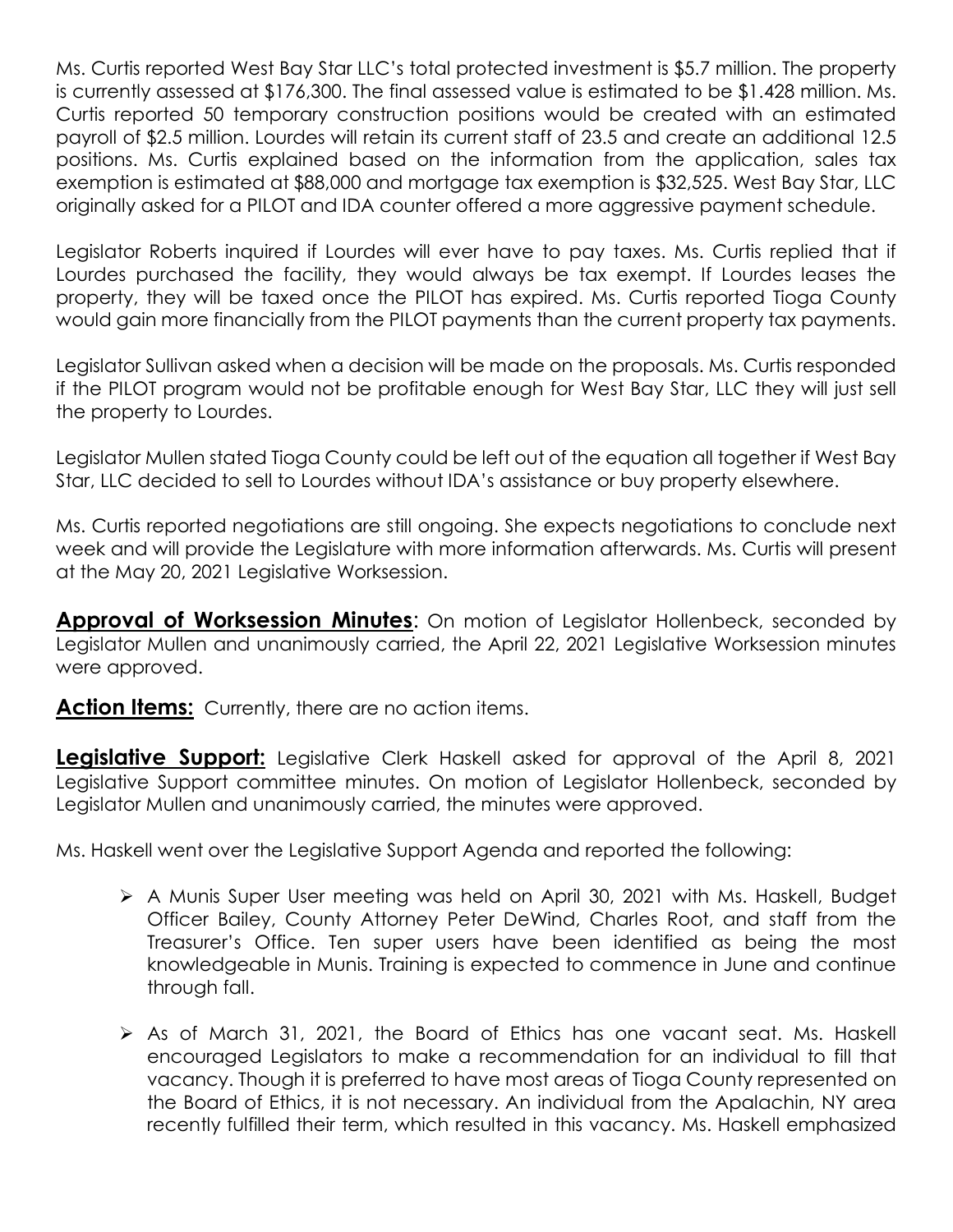that members of the Board of Ethics are required to complete a financial disclosure form.

- Ms. Haskell will be taking vacation the week of May 31 June 4, 2021. Deputy Legislative Clerk Eiklor will be in the office, but Ms. Haskell will be checking her email.
- Chairwoman Sauerbrey will be taking vacation the week of May 17 through the end of the following week. Legislator Hollenbeck will be running the May 20 Legislative Worksession.

**Resolutions:** Ms. Haskell reviewed the agenda and resolutions for the May 11, 2021 Legislature meeting with discussion occurring on the following:

- *Support Finger Lakes National Heritage Area Designation-* Legislator Roberts asked for a little more information on the impact of designating the area. He was concerned that using the designation would lead to strict guidelines and regulations. Legislator Sullivan stated more information is needed as the material provided is vague. After much discussion, a straw poll was taken. The resolution was pulled and will not be presented at the May 11, 2021 meeting.
- *LOCAL LAW TO BE INTRODUCED-A Local Law Authorizing Twelve (12) and Thirteen (13) Year-Old Licensed Hunters to Hunt Deer with a Firearm or Crossbow during Hunting Season with the Supervision of an Adult Licensed Hunter. -* Legislator Roberts offered to introduce the Local Law at the May 11, 2021 meeting.
- *Schedule Public Hearing Local Law Introductory No. C of 2021-* At the May 11, 2021 Regular Meeting, the Legislature will set a Public Hearing for May 20, 2021. The Local Law will be adopted at the June 15 meeting.

### **Other**:

- *Cornell Cooperative Extension (CCE) Update:* Chair Sauerbrey reported CCE is in the process of buying a farm on Cass Hill Road in Candor. The organization will move out of their office at 56 Main Street. More details are expected but CCE expects to be moved out by fall. Chair Sauerbrey reported Tioga County receives \$32,264 per year in rent from CCE. In 2019, Tioga County gave CCE \$268,027 in outside agency funds. Due to COVID-19, CCE received 10% less funding in 2020. Financial discussion will take place later in the year. Public Works is already thinking about how to use CCE's office space.
- *Institute for Advancement (I4A):* Chair Sauerbrey presented a flyer regarding an upcoming presentation on generational differences in the workplace. She encouraged her fellow Legislators to participate and attend. Chair Sauerbrey reported department heads and all I4A graduates were invited.